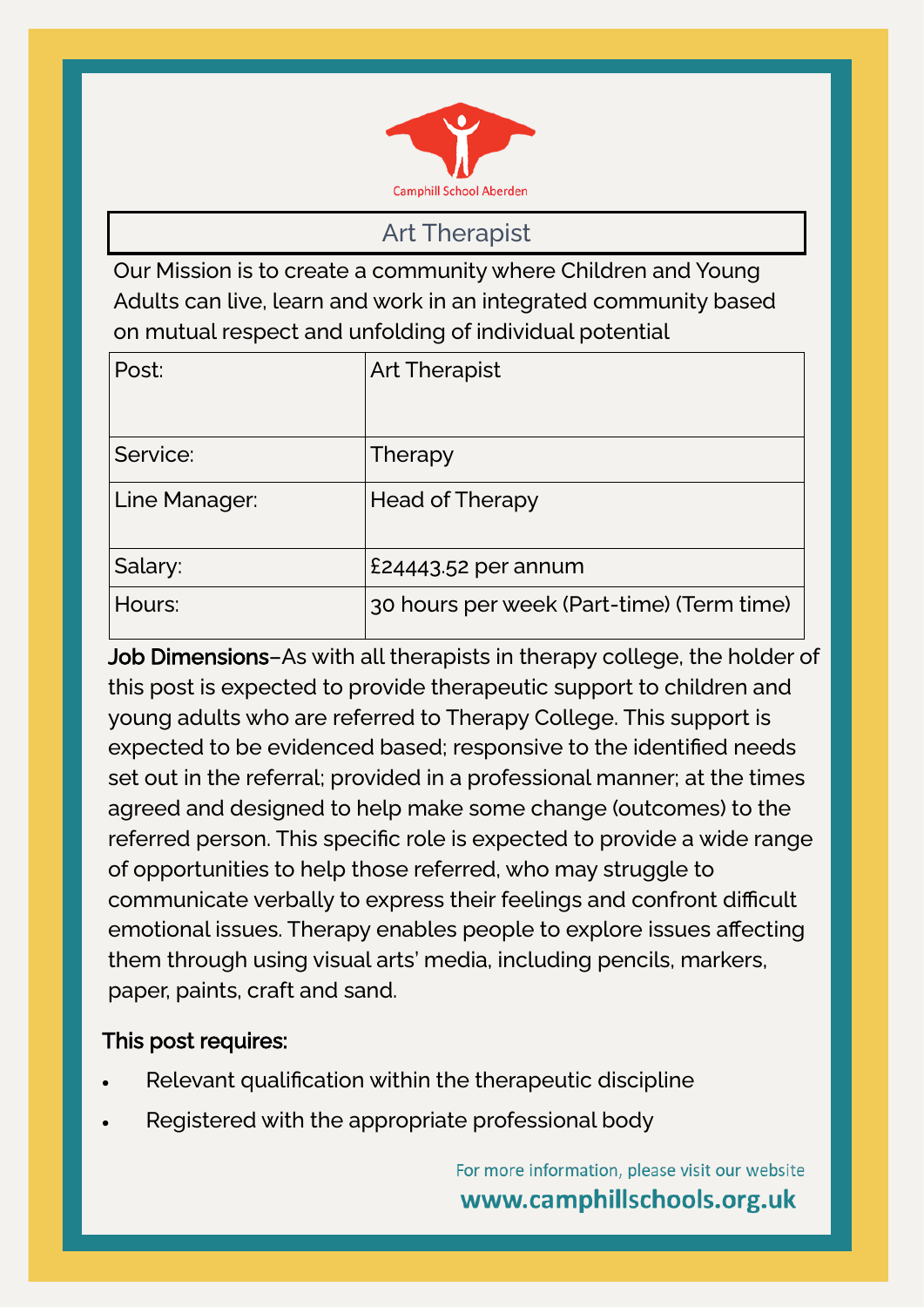

### Art Therapist

- Registered with SSSC (or equivalent)
- Experience of providing one-to-one art therapy to children and young adults and, additionally, group work
- Knowledge/evidence of working to outcome frameworks and making a difference through therapeutic treatment/support/ interventions
- Evidence of excellent report/case note writing and recording
- Evidence of excellent verbal communication skills
- Current knowledge and understanding of Protection of Vulnerable Groups legislation
- Holding PVG membership for work with children and vulnerable adults

### Desirable for post:

- Relevant higher-level qualification
- Working knowledge of the education of and therapeutic processes for children/young adults with special needs
- Knowledge/experience of the ethos, values and principles associated with the Camphill movement

# Key Responsibilities

- To receive referrals via Therapy College
- To provide group sessions as appropriate
- To develop and maintain a therapeutic relationship with children and young adults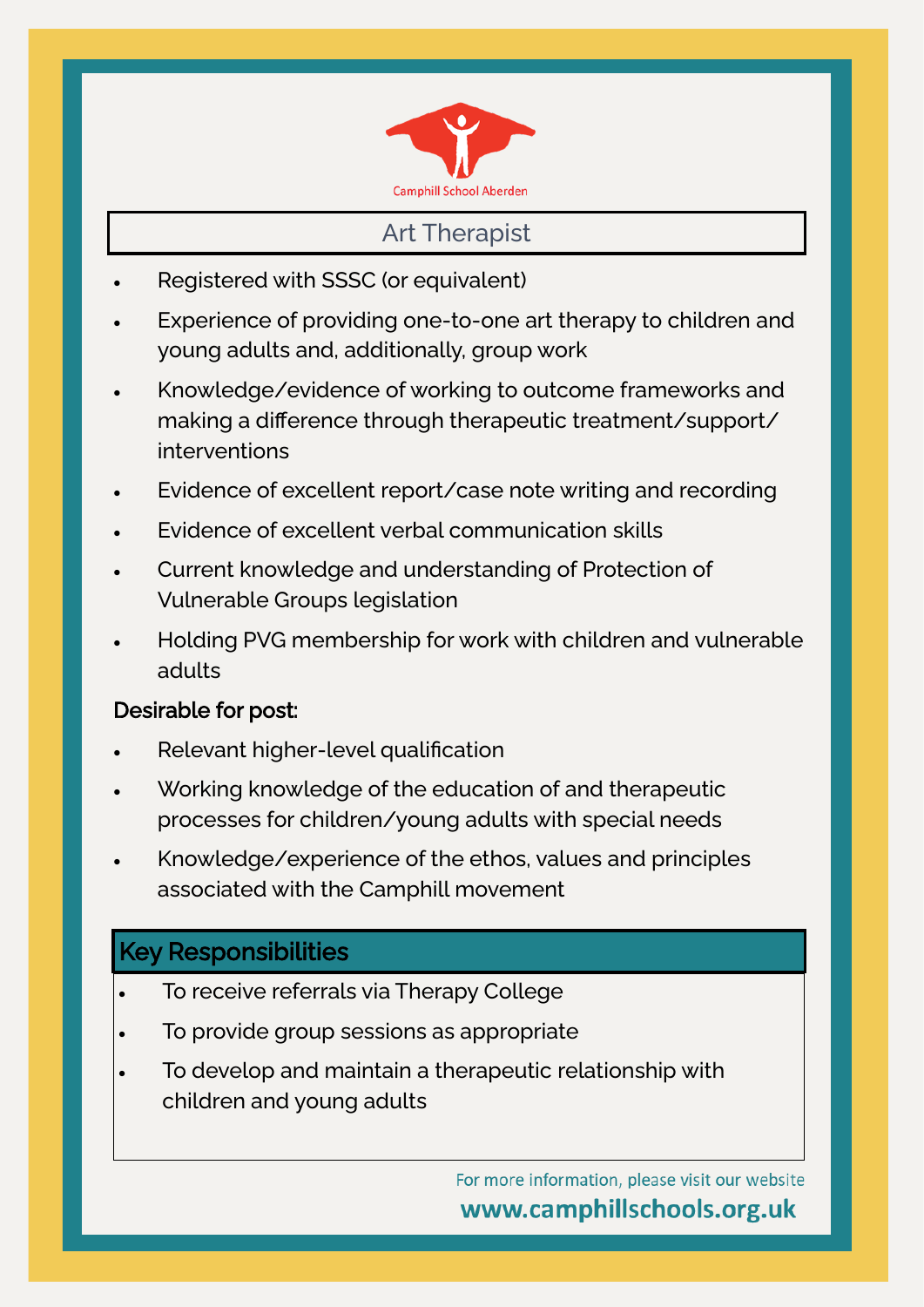

- To assess the needs of those children/young adults referred, via an assessment using visual art materials and by further observation of the person and discussion of symptoms
- Develop a plan of therapy using the methods and approaches most likely to meet the needs established
- Monitor, at a regular frequency, the impact that the therapy is having
- Keep legible written records on what therapy is being provided, the observed changes and the outcomes over time
- Attendance at, and reporting to, any relevant MDT meetings
- Completion of an end of term/end of therapy report which identifies inputs, outcomes and impact from the therapy provided
- Informal/formal communication with parents, house residential staff, teachers, GP, workshop leaders and others, as appropriate (e.g. social workers)
- Regular attendance at Therapy College meetings (a minimum of 80% attendance is expected)
- Offering and receiving peer support from other therapists
- Preparing for 1-1 supervision sessions with Line Manager and Clinical Supervisor (if appropriate)
- Meeting all requirements of the relevant registration body
- Maintaining registration with SSSC (or equivalent)

## **Accountability**

• Ensure all relevant and current CSA H&S policies are understood and that it is known where to access these, and further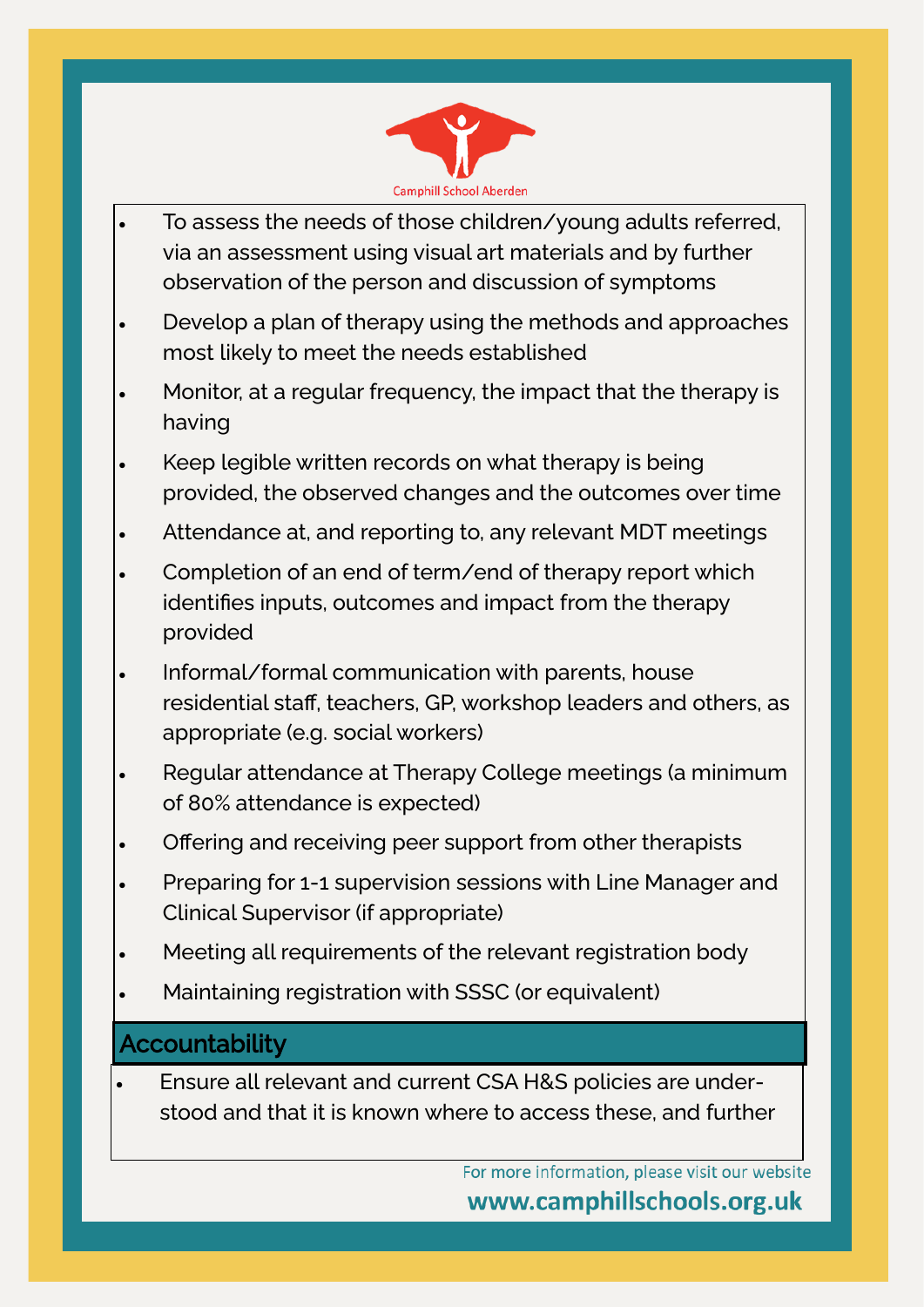

- Comply with the CSA H&S policies, including Fire Precautions and Prevention
- Ensure all reasonable precautions are taken to provide for the safety of children and young adults attending therapeutic sessions on any of the CSA Estates
- Ensure compliance with Infection Prevention and Control policies and procedures and the Health and Social Care Act 2012, ensuring that the risk of healthcare- associated infection to children and young adults and staff is minimised by careful preparation and clean-up of the therapeutic environment
- Ensure that work undertaken to safeguard children and young adults is effective and consistent with the policies, procedures

## Personal Qualities and Aptitudes

- Highly motivated to make a difference to our cohort of children and young adults and to contribute to the life of the community
- Having a high-level therapeutic skill set
- Ability to work on own as well as part of a team

## Hours of Work

The hours of work reflect 6 different aspects of the role:

- Direct 1-1 art therapy sessions with children/young adults and studio work
- Preparation time prior to the therapeutic sessions
- Writing up the notes from the therapy session
- End term/therapy report writing